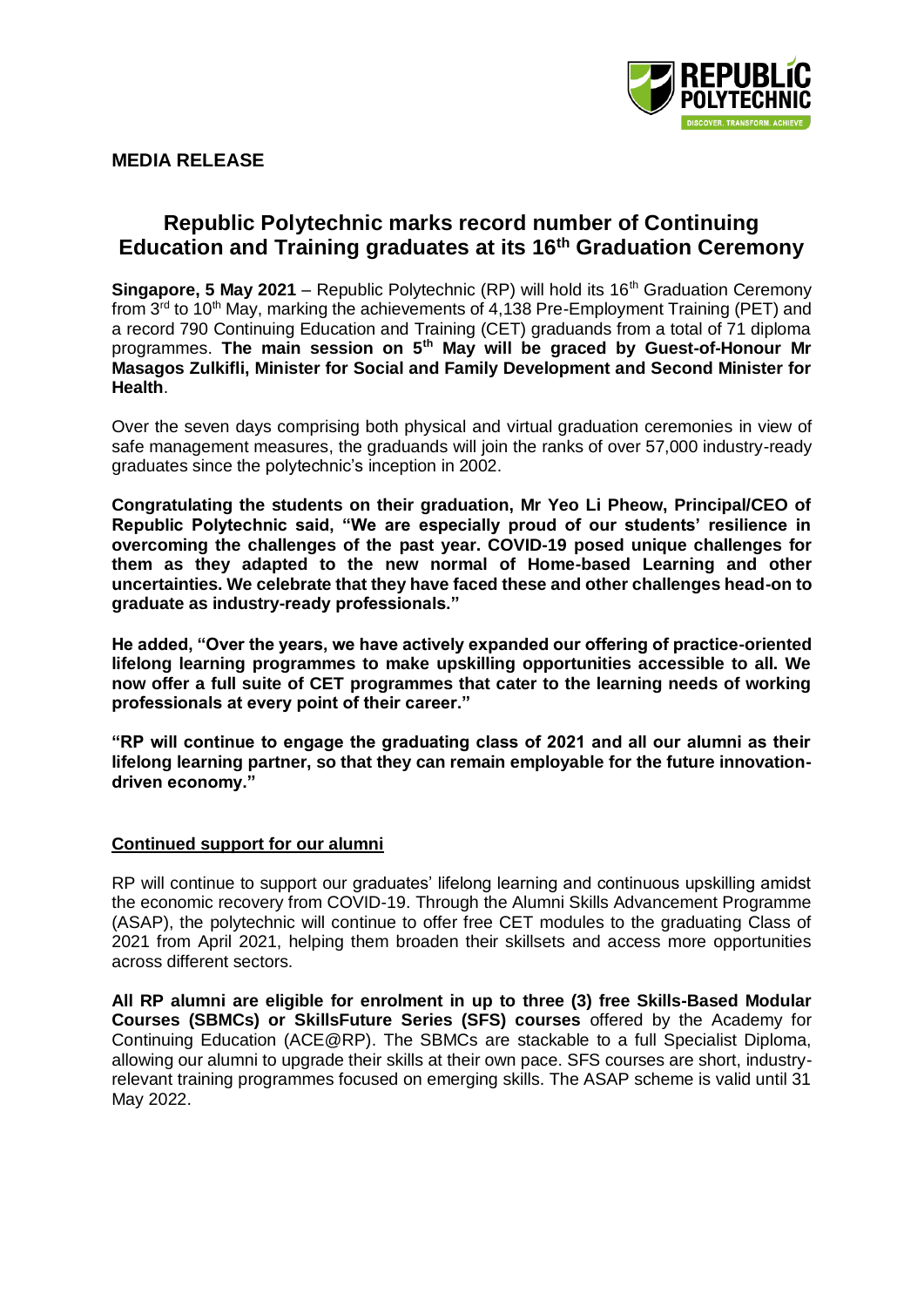

#### **Launch of new Specialist Diploma programme**

Alongside graduation, RP also announced a new [Specialist Diploma in DevOps](https://www.rp.edu.sg/ace/course-summary/Detail/specialist-diploma-in-devops) commencing in June 2021. With the increasing demand by businesses to improve software delivery processes, Development and Operations (DevOps) has been identified as the would-be standard in automating software applications for continuous delivery. Through DevOps, businesses can look forward to improved collaboration and better productivity by automating applications and services.

This unique programme, jointly offered by Republic Polytechnic and Temasek Polytechnic, offers existing diploma or degree holders the opportunity to deepen their knowledge in code management and optimisation of software delivery processes. Graduates can look forward to a career in agile business. The Specialist Diploma in DevOps is also offered under the Work-Study Programme.

Registration is currently open till 17 May 2021.

#### **Pioneer batch of CET Graduates**

This year's graduating cohort also comprises the first batch of students from the following CET courses:

- Specialist Diploma in Aviation Management and Services
- Specialist Diploma in Biomedical Informatics and Analytics
- Specialist Diploma in User Experience for Infocomm Technology
- Specialist Diploma in Healthy Ageing and Community Care for Seniors
- Specialist Diploma in Sport Science and Wellness
- Part-Time Diploma in Applied Science (Medical Laboratory Science)
- Part-Time Diploma in Applied Science (Environmental Services and Management)

#### **Special Award Winners**

Six top-performing graduates will also receive the following special awards for their outstanding all-rounded achievements during the main graduation session.

| <b>Special Award</b>                                                                                                                                                                                            | <b>Recipient</b>                        |
|-----------------------------------------------------------------------------------------------------------------------------------------------------------------------------------------------------------------|-----------------------------------------|
| <b>BOARD OF GOVERNORS AWARD</b>                                                                                                                                                                                 | <b>DANIEL LIM</b>                       |
| <b>MOST OUTSTANDING GRADUATE OF</b><br><b>THE YEAR</b>                                                                                                                                                          | Diploma in Social Enterprise Management |
| This award is presented to the most<br>outstanding graduate who has excelled<br>academically, performed at the highest<br>standard and inculcated an appreciation of<br>virtues and beliefs which RP advocates. |                                         |